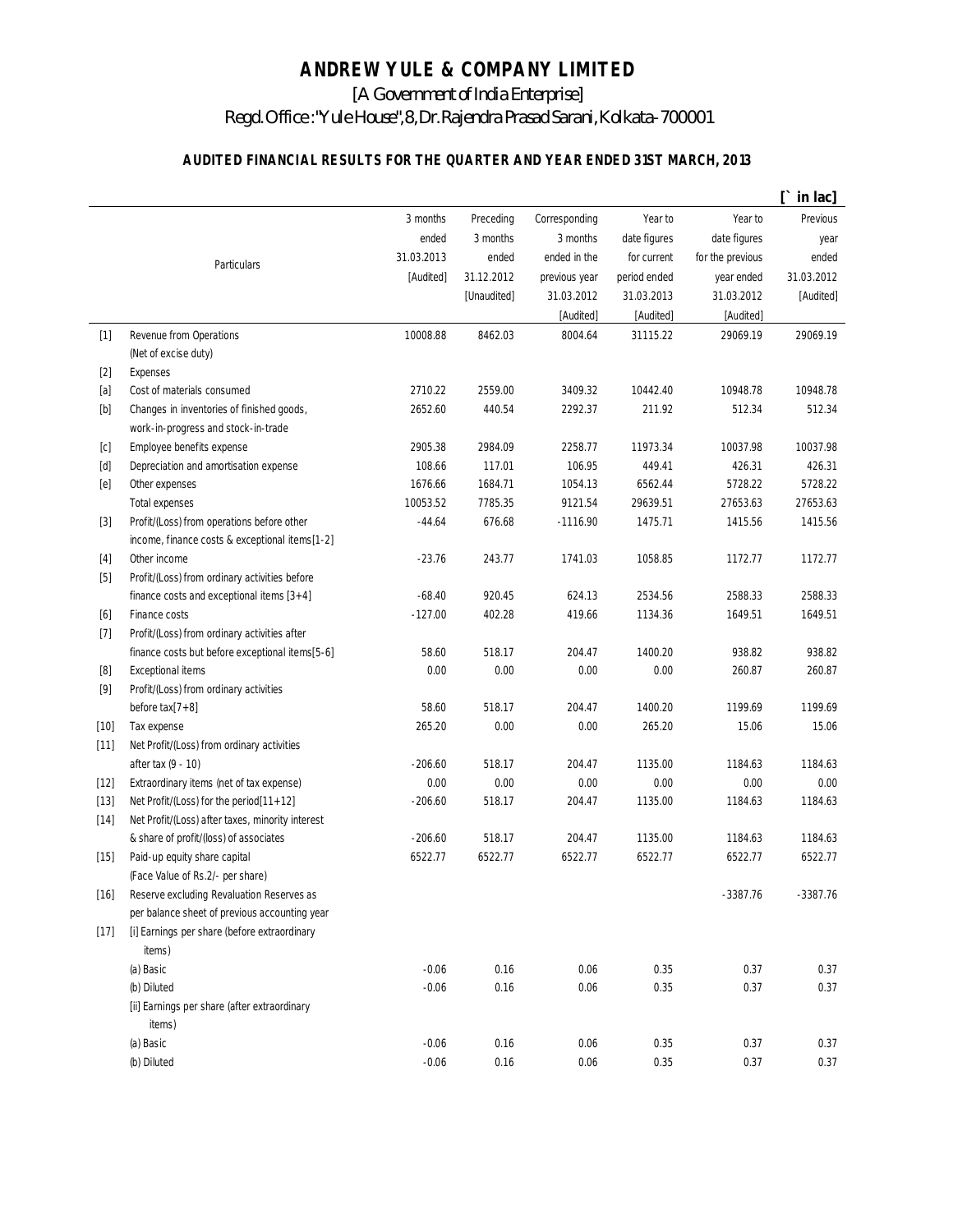| [A]                                                                                                                                                                                                                                                                                                                                      | PARTICULARS OF SHAREHOLDING                                   |                     |                     |                     |                     |                     |                     |  |
|------------------------------------------------------------------------------------------------------------------------------------------------------------------------------------------------------------------------------------------------------------------------------------------------------------------------------------------|---------------------------------------------------------------|---------------------|---------------------|---------------------|---------------------|---------------------|---------------------|--|
| $[1]$                                                                                                                                                                                                                                                                                                                                    | Public shareholding                                           |                     |                     |                     |                     |                     |                     |  |
|                                                                                                                                                                                                                                                                                                                                          | - Number of shares                                            | 21848772            | 21848772            | 21848772            | 21848772            | 21848772            | 21848772            |  |
|                                                                                                                                                                                                                                                                                                                                          | - Percentage of shareholding                                  | 6.70%               | 6.70%               | 6.70%               | 6.70%               | 6.70%               | 6.70%               |  |
| $[2]$                                                                                                                                                                                                                                                                                                                                    | Promoters & Promoter Group Shareholding                       |                     |                     |                     |                     |                     |                     |  |
| [a]                                                                                                                                                                                                                                                                                                                                      | Pledged / Encumbered                                          |                     |                     |                     |                     |                     |                     |  |
|                                                                                                                                                                                                                                                                                                                                          | - Number of shares                                            | 0                   | 0                   | 0                   | 0                   | 0                   | 0                   |  |
|                                                                                                                                                                                                                                                                                                                                          | - Percentage of shares (as a % of the total                   | 0                   | $\mathbf{0}$        | 0                   | $\mathbf{0}$        | $\mathbf{0}$        | 0                   |  |
|                                                                                                                                                                                                                                                                                                                                          | shareholding of promoter and promoter                         |                     |                     |                     |                     |                     |                     |  |
|                                                                                                                                                                                                                                                                                                                                          | group)                                                        |                     |                     |                     |                     |                     |                     |  |
|                                                                                                                                                                                                                                                                                                                                          | - Percentage of shares (as a % of the total                   |                     |                     |                     |                     |                     |                     |  |
|                                                                                                                                                                                                                                                                                                                                          | share capital of the company)                                 |                     |                     |                     |                     |                     |                     |  |
| $[b] % \begin{center} % \includegraphics[width=\linewidth]{imagesSupplemental_3.png} % \end{center} % \caption { % Our method can be used for the image. % } % \label{fig:example} %$                                                                                                                                                    | Non - encumbered                                              |                     |                     |                     |                     |                     |                     |  |
|                                                                                                                                                                                                                                                                                                                                          | - Number of shares                                            | 304289706           | 304289706           | 304289706           | 304289706           | 304289706           | 304289706           |  |
|                                                                                                                                                                                                                                                                                                                                          | - Percentage of shares (as a % of the total                   | 100.00%             | 100.00%             | 100.00%             | 100.00%             | 100.00%             | 100.00%             |  |
|                                                                                                                                                                                                                                                                                                                                          | shareholding of the Promoter and                              |                     |                     |                     |                     |                     |                     |  |
|                                                                                                                                                                                                                                                                                                                                          | Promoter group)                                               |                     |                     |                     |                     |                     |                     |  |
|                                                                                                                                                                                                                                                                                                                                          | - Percentage of shares (as a % of the total                   | 93.30%              | 93.30%              | 93.30%              | 93.30%              | 93.30%              | 93.30%              |  |
|                                                                                                                                                                                                                                                                                                                                          | share capital of the company)                                 |                     |                     |                     |                     |                     |                     |  |
| [B]                                                                                                                                                                                                                                                                                                                                      | <b>INVESTOR COMPLAINTS</b>                                    |                     |                     |                     |                     |                     |                     |  |
|                                                                                                                                                                                                                                                                                                                                          | Pending at the beginning of the quarter                       |                     |                     |                     |                     |                     |                     |  |
|                                                                                                                                                                                                                                                                                                                                          | Received during the quarter<br>Disposed of during the quarter | NIL                 | NIL                 | NIL                 | NIL                 | NIL                 | NIL                 |  |
|                                                                                                                                                                                                                                                                                                                                          | Remaining unresolved at the end of the grt.                   |                     |                     |                     |                     |                     |                     |  |
|                                                                                                                                                                                                                                                                                                                                          |                                                               |                     |                     |                     |                     |                     |                     |  |
|                                                                                                                                                                                                                                                                                                                                          |                                                               | 3 months            | Preceding           | Corresponding       | Year to             | Year to             | Previous            |  |
|                                                                                                                                                                                                                                                                                                                                          |                                                               | ended               | 3 months            | 3 months            | date figures        | date figures        | year                |  |
|                                                                                                                                                                                                                                                                                                                                          |                                                               | 31.03.2013          | ended               | ended in the        | for current         | for the previous    | ended               |  |
|                                                                                                                                                                                                                                                                                                                                          | <b>Particulars</b>                                            | [Audited]           | 31.12.2012          | previous year       | period ended        | year ended          | 31.03.2012          |  |
|                                                                                                                                                                                                                                                                                                                                          |                                                               |                     | [Unaudited]         | 31.03.2012          | 31.03.2013          | 31.03.2012          | [Audited]           |  |
|                                                                                                                                                                                                                                                                                                                                          |                                                               |                     |                     | [Audited]           | [Audited]           | [Audited]           |                     |  |
| $[1]$                                                                                                                                                                                                                                                                                                                                    | Segment Revenue [net sales/income from                        |                     |                     |                     |                     |                     |                     |  |
|                                                                                                                                                                                                                                                                                                                                          | each segment]                                                 |                     |                     |                     |                     |                     |                     |  |
| [a]                                                                                                                                                                                                                                                                                                                                      | Tea                                                           | 3534.35             | 5746.05             | 2990.56             | 18041.63            | 15156.45            | 15156.45            |  |
| [b]                                                                                                                                                                                                                                                                                                                                      | Electrical                                                    | 4728.96             | 1664.28             | 3203.19             | 9341.46             | 10669.21            | 10669.21            |  |
| [c]                                                                                                                                                                                                                                                                                                                                      | Engineering                                                   | 1780.77             | 837.35              | 1810.89             | 3767.40             | 3279.97             | 3279.97             |  |
| [d]                                                                                                                                                                                                                                                                                                                                      | Total                                                         | 10044.08            | 8247.68             | 8004.64             | 31150.49            | 29105.63            | 29105.63            |  |
|                                                                                                                                                                                                                                                                                                                                          | Less: Inter-Segment Revenue                                   | 35.20               | 0.07                | 0.00                | 35.27               | 36.47               | 36.47               |  |
|                                                                                                                                                                                                                                                                                                                                          | Net Sales/Income from Operations                              | 10008.88            | 8247.61             | 8004.64             | 31115.22            | 29069.16            | 29069.16            |  |
| $[2]$                                                                                                                                                                                                                                                                                                                                    | Segment Results [Profit(+)/Loss(-) before                     |                     |                     |                     |                     |                     |                     |  |
|                                                                                                                                                                                                                                                                                                                                          | Tax and Interest from each Segment]                           |                     |                     |                     |                     |                     |                     |  |
| [a]                                                                                                                                                                                                                                                                                                                                      | Tea                                                           | $-1011.47$          | 1216.45             | $-412.74$           | 2257.60             | 1608.70             | 1608.70             |  |
| $[b] \centering% \includegraphics[width=1.0\textwidth]{Figures/PD1.png} \caption{The 3D (black) model for the $z$-axis. The left side is the right side (black) model for the $z$-axis. The right side is the right side (black) model for the $z$-axis. The right side is the right side (black) model for the $z$-axis.} \label{fig5}$ | Electrical                                                    | 490.99              | $-358.10$           | 554.42              | $-667.21$           | $-303.68$           | $-303.68$           |  |
| [c]                                                                                                                                                                                                                                                                                                                                      | Engineering                                                   | 225.18              | 61.26               | 278.12              | 391.99              | 259.51              | 259.51              |  |
| [d]                                                                                                                                                                                                                                                                                                                                      | Total                                                         | $-295.30$           | 919.61              | 419.80              | 1982.38             | 1564.53             | 1564.53             |  |
|                                                                                                                                                                                                                                                                                                                                          | Less:                                                         |                     |                     |                     |                     |                     |                     |  |
|                                                                                                                                                                                                                                                                                                                                          | [i] Interest                                                  | $-127.00$           | 402.28              | 419.66              | 1134.36             | 1591.14             | 1591.14             |  |
|                                                                                                                                                                                                                                                                                                                                          | [ii] Other Unallocable Expenditure net of                     | $-226.90$           | $-0.84$             | $-204.33$           | $-552.18$           | $-1226.30$          | $-1226.30$          |  |
|                                                                                                                                                                                                                                                                                                                                          | Unallocable Income                                            |                     |                     |                     |                     |                     |                     |  |
|                                                                                                                                                                                                                                                                                                                                          | <b>Total Profit before Tax</b>                                | 58.60               | 518.17              | 204.47              | 1400.20             | 1199.69             | 1199.69             |  |
| $[3]$                                                                                                                                                                                                                                                                                                                                    | Capital Employed                                              |                     |                     |                     |                     |                     |                     |  |
| [a]                                                                                                                                                                                                                                                                                                                                      | Tea                                                           | 13710.03            | 15834.31            | 11916.49            | 13710.03            | 11916.49            | 11916.49            |  |
| $[b] % \begin{center} % \includegraphics[width=\linewidth]{imagesSupplemental_3.png} % \end{center} % \caption { % Our method can be used for the use of the image. % } % \label{fig:example} %$                                                                                                                                         |                                                               |                     |                     |                     |                     | $-3353.13$          | $-3353.13$          |  |
|                                                                                                                                                                                                                                                                                                                                          | Electrical                                                    | $-3062.28$          | $-4720.58$          | $-3353.13$          | $-3062.28$          |                     |                     |  |
| [c]                                                                                                                                                                                                                                                                                                                                      | Engineering                                                   | $-344.33$           | $-746.37$           | $-867.52$           | $-344.33$           | $-867.52$           | $-867.52$           |  |
| [d]<br>[e]                                                                                                                                                                                                                                                                                                                               | Others<br>Total                                               | 4467.32<br>14770.74 | 3705.63<br>14072.99 | 5921.65<br>13617.49 | 4467.32<br>14770.74 | 5921.65<br>13617.49 | 5921.65<br>13617.49 |  |